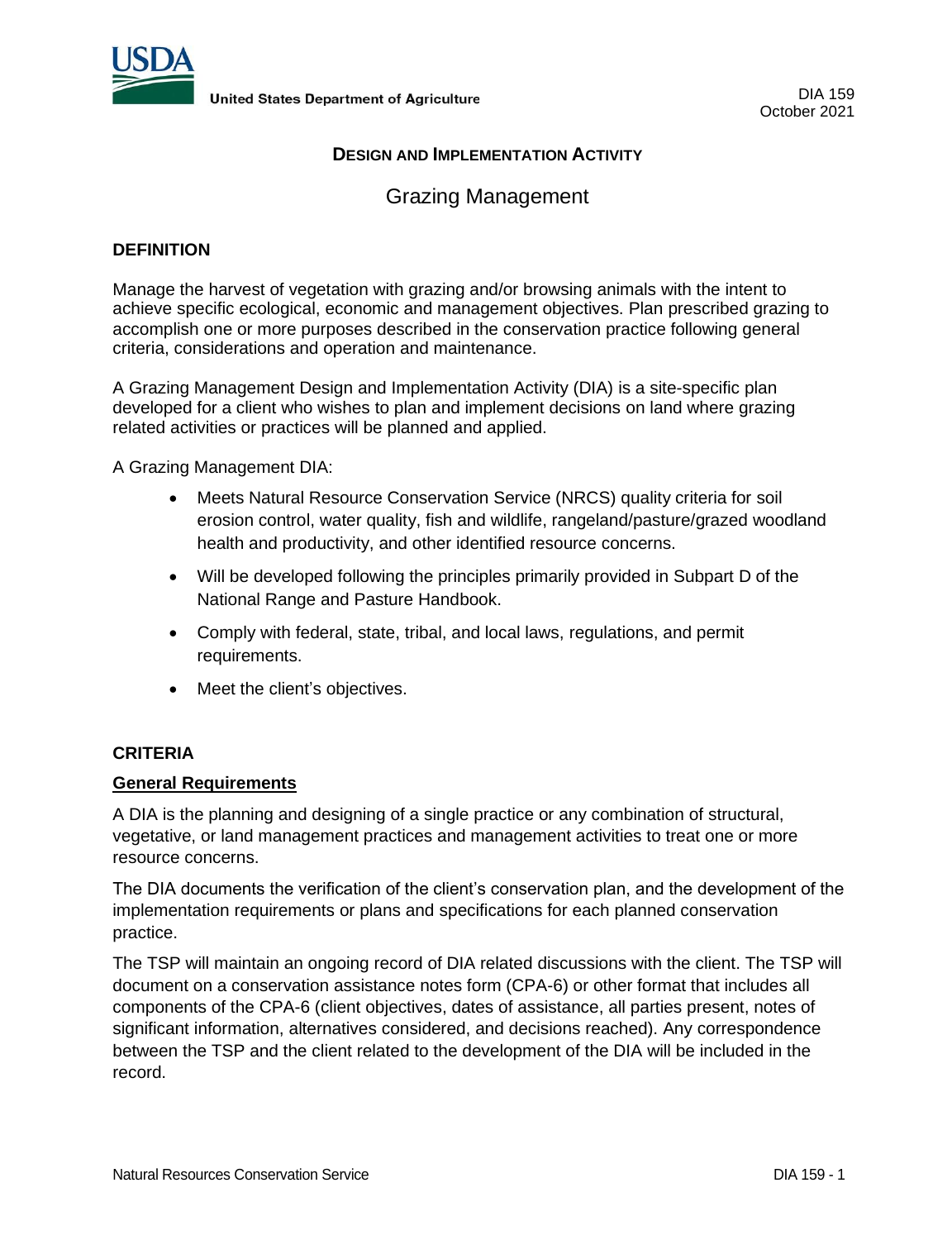The TSP may use any of the Conservation Practice Documents, such as implementation requirements, templates, Standard Detail Drawings, etc. located in the state's Field Office Technical Guide.

The activity will meet the Natural Resource Conservation Service (NRCS) planning criteria for one or more of the plant, animal, water, air, and soil resource concerns.

The activity will meet the state adopted NRCS Conservation Practice Standards (CPS) and Statements of Work (SOW) included in the client's conservation plan or EQIP Contract and include at least one of following:

| Code | <b>Practice Name</b>                     |
|------|------------------------------------------|
| 314  | <b>Brush Management</b>                  |
| 315  | <b>Herbaceous Weed Control</b>           |
| 511  | Forage Harvest Management                |
| 512  | Pasture and Hay Planting                 |
| 528  | <b>Prescribed Grazing</b>                |
| 548  | <b>Grazing Land Mechanical Treatment</b> |
| 550  | Range Planting                           |
| 338  | <b>Prescribed Burning</b>                |
| 382  | Fence                                    |

# **DELIVERABLES**

Two copies (hardcopy or electronic) of the plan must be developed—one for the client and one for the NRCS field office. At the client's request, Technical Service Provider (TSP) can deliver NRCS's copy to the NRCS Field Office. The client's copy must include the implementation requirements or plans, specifications, operation and maintenance, and quality assurance plan. The NRCS copy must include all items identified herein. An additional electronic copy of the plan should also be uploaded on NRCS Registry.

# **1. Cover Page**

Cover page reporting the technical services provided by the TSP. Cover page(s) must include the following:

- a. Client information: Name, farm bill program, contract number, and contract item number.
- b. TSP information: name, address, phone number, email, TSP number, TSP expiration date; and county of service.
- c. Farm identification:
	- i. Farm name, owner name, street address, and county/state.
	- ii. Primary phone number of the client.
	- **iii. List of all practice and/or scenario designs included in this plan.**
- d. Statement by TSP that services provided:
	- i. Comply with all applicable Federal, State, Tribal, and local laws and requirements.
	- ii. Meet applicable NRCS standards, specifications, and program requirements.
	- iii. Are consistent with the conservation program goals and objectives for which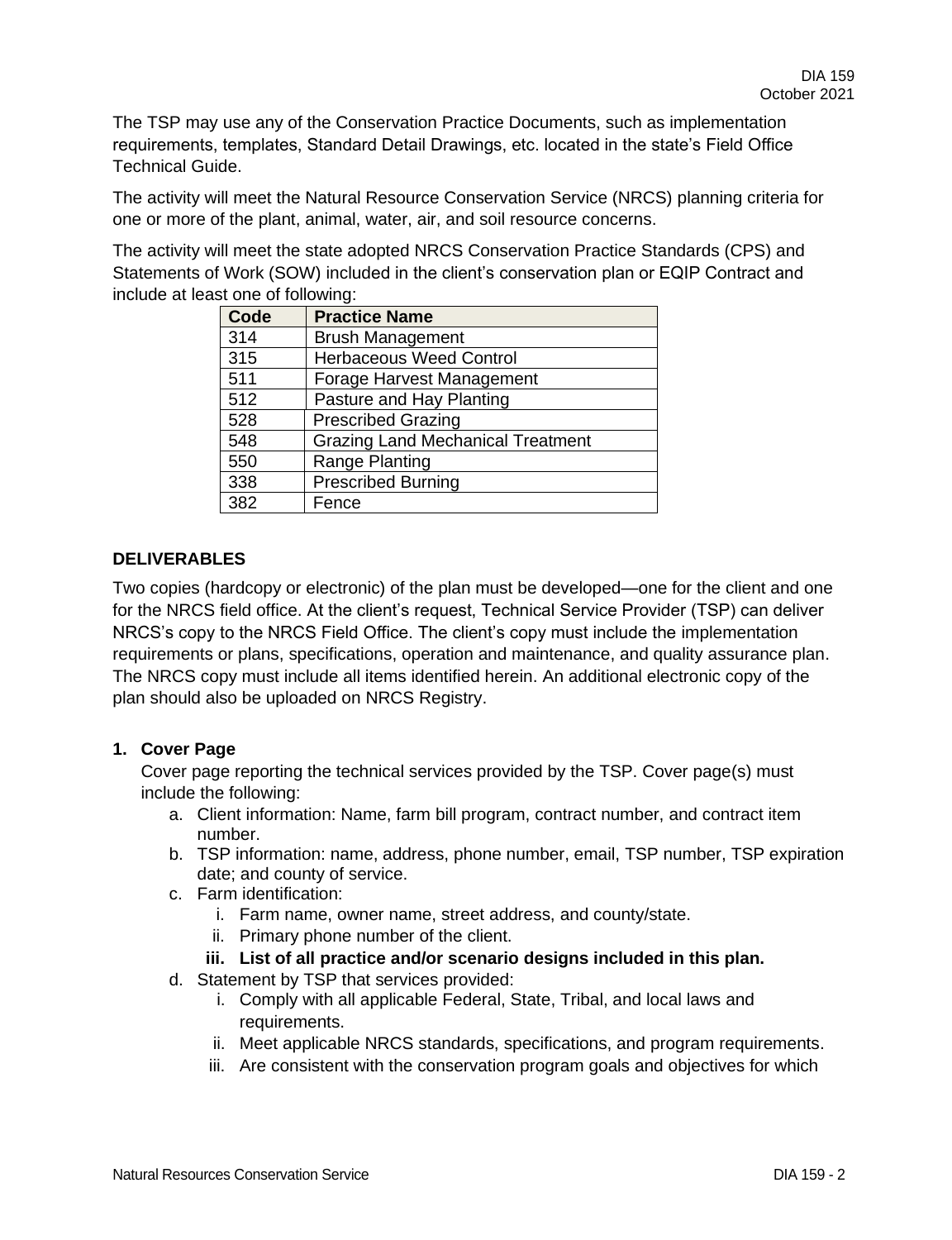the program contract was entered into by the client.

- iv. Incorporate alternatives that are both cost effective and appropriate to address the resource issues.
- e. TSP certification statement: signature and date.
- f. Client acceptance statement:
	- i. A statement that the plans and specifications adequately represent existing conditions and the selected preliminary design alternatives, and the client understands and will abide with the operation and maintenance plans.
	- ii. Signature of the client and date the client received the plans.
- g. Block for NRCS reviewer acceptance (to be completed by NRCS).

## **2. Conservation Assistance Notes and Correspondence**

- a. Conservation Assistance Notes (NRCS-CPA-6) or other format that includes all components of the CPA-6.
	- i. Document the client's objectives.
	- ii. Document each interaction with the client, include notes and results of that interaction, date, and initials of the TSP.
	- iii. Document each site visit, activity in the field, results of each site visit, all parties present, date, and initials of the TSP.
- b. Any correspondence between the TSP and the client relating to the development of the DIA.

#### **3. Maps**

- a. Maps to include, but not be limited to:
	- i. General location map of the implementation areas
	- ii. Conservation Plan map (this may consist of several maps to account for the entire implementation area). This map will specifically include:
		- 1. Boundary lines for the Planning Land Units (PLUs) with labels (name, number, or both). A PLU is a unique geographic area, defined by a polygon, that has common land use and is owned, operated, or managed by the same client or clients. The PLU is the minimum unit for planning.
		- 2. Acreage of each PLU.
		- 3. Land uses (noting management activities associated with each land use).
		- 4. Delineation of vegetation communities present onsite.
		- 5. Soils map and appropriate soil descriptions for each ecological site, if available.
		- 6. Fields, pastures, streams, surface waters, wetlands, other features.
		- 7. Fences, watering facilities, and other structures.
		- 8. Location of planned and applied conservation practices, using NRCS map symbols.
		- 9. Resource maps of the PLU
			- a. Soils maps, and other resource maps as applicable.
			- b. Resource assessment results that may have been identified in the PCS and/or IIRH assessments and/or Riparian Proper Functioning Condition assessments or Stream Visual Assessment.
			- c. An existing wetland delineation map, if any.
	- iii. Other maps, as needed, with appropriate interpretations.
- b. At a minimum, all maps developed for the DIA will include: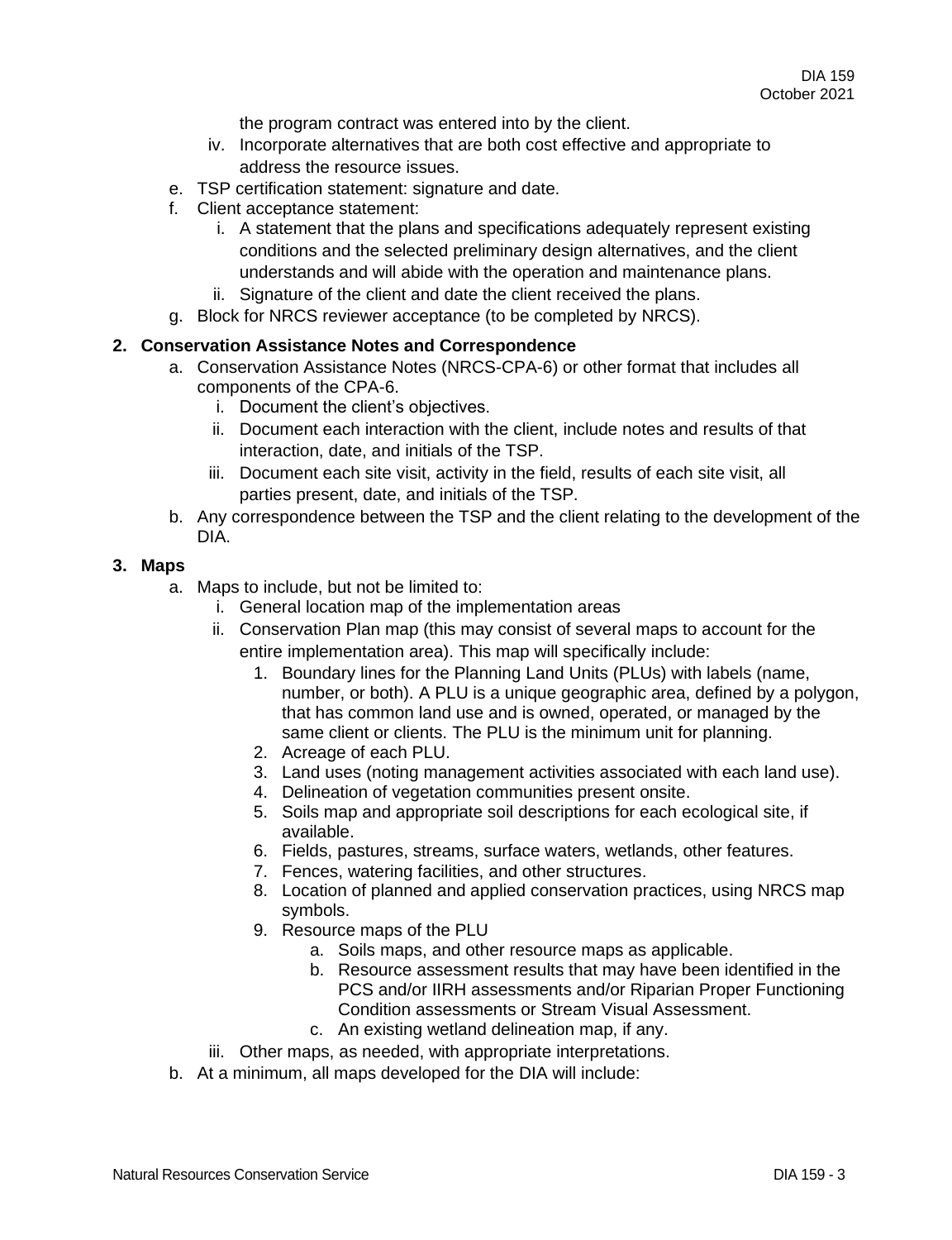- i. Title block showing:
	- Map title.
	- Client's name (individual or business).
	- Prepared with assistance from USDA NRCS.
	- Assisted By [TSP planner's name].
	- Name of applicable conservation district, county, and State.
	- Date prepared.
- ii. Map scale.
- iii. Information needed to locate the implementation area, such as geographic coordinates, public land survey coordinates, etc.
- iv. North arrow.
- v. Appropriate map symbols and a map symbol legend on the map or as an attachment.

#### **4. Planning**

- a. Include and update, when needed, the client's conservation plan.
- b. Document client objectives such as:
	- i. Improve forage yield, quality, diversity, and persistence
	- ii. Meet livestock nutritional needs
	- iii. Maximize browse, forage and roughage yields
	- iv. Improve production cost efficiency
	- v. Maintain or Improve wildlife habitat
	- vi. Maintain or Improve water quality
	- vii. Prevent or reduce erosion
	- viii. Improve soil health
- c. Detail description of existing conditions and practices applied accompanied by a brief description of the history of the land and ownership including length of current ownership, past management activities and surrounding environment (whether property is developed, private woods, public forests, etc.). This information can be based on personal knowledge, property records and local information sources as well as evidence seen on the ground.
- d. Resource Inventory identifying existing conditions:
	- ii. Consult ecological site descriptions (ESDs) as reference condition
	- iii. Assess vegetative species diversity and condition by land use, ecological site and forage suitability group by using pasture condition score (PSC) or interpreting indicators of rangeland health (IIRH) or determining indicators of pasture health (DIPH) for each alternative developed.
	- iv. Animal Inventory and acres available for grazing
	- v. Waste handling and storage (if dairy)
	- vi. Watering facilities and fencing
	- vii. Documentation of existing practices/history/grazing records (if available)
	- viii. Current forage and roughage condition
	- ix. Balance current animal demand to available forage and feed
	- x. Identity all relevant soil, water, air, plant and animal resource concerns
- e. Provide a landscape setting explaining how surrounding management affects the property as well as how the landowner's actions impact their neighbors. Consider aesthetic quality, privacy, wildlife movement and habitat, noxious weeds, urban encroachment, wildland fire interface, if applicable.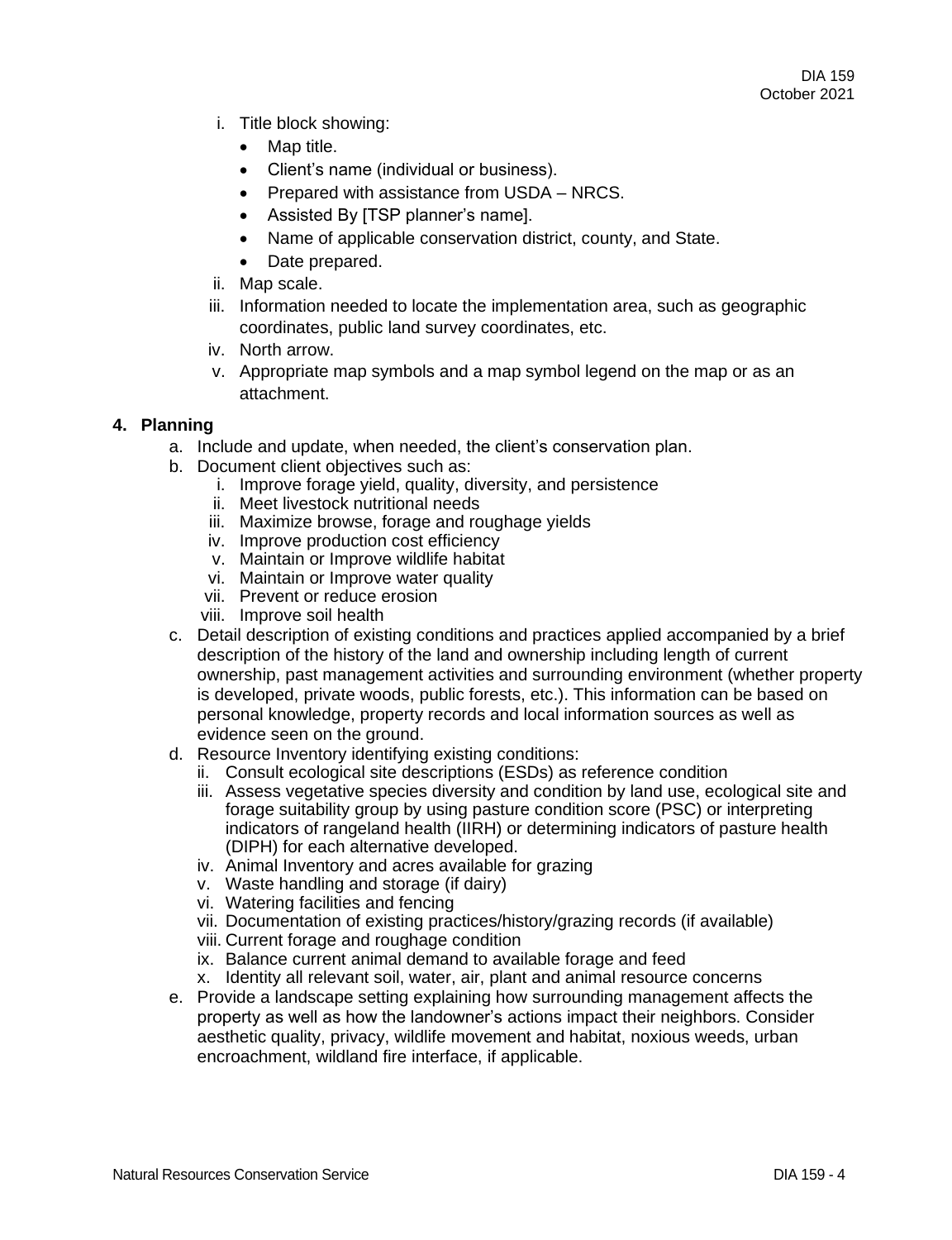- f. Results of the riparian habitat assessments conducted (such as a Proper Function Condition for Lentic or Lotic areas, or the Stream Visual Assessment Protocol), documenting both existing and planned condition for each alternative developed.
- g. Desired future conditions/goals
- h. A record of the alternatives developed (a minimum of two alternatives must be developed).
- i. A record of the preferred alternative which includes:
	- i. PLU label (name, number, or both).
	- ii. Client objectives and desired future habitat condition.
	- iii. NRCS practice name and code.
	- iv. Amount to be applied.
	- v. Brief description of the planned practice (practice narrative).
	- vi. Date the planned practice is scheduled to be implemented.
	- vii. As needed, applicable "Conservation Practice Overview" sheets or other prepared material.
	- viii. Operation and maintenance agreements and procedures.
	- ix. Available maps, sketches, and designs resulting from the planning process that will be useful to the client in implementing the plan.

## **5. Documentation**

- a. Provide documentation of the following:
	- i. Site-level resource inventory and assessment data and analysis used to formulate management alternatives.
	- ii. Reference to assessment information incorporated from a grazing management plan.
	- iii. List of all Federal candidate, proposed, threatened and endangered species with the potential to occur onsite.
- b. Quality assurance activities that are required during the installation to ensure the materials and installations meet the CPS purpose, function properly and can be certified as meeting the plans and specifications.
- c. Other information as required in the CPS State of Work, including but not limited to, practice purpose, list of permits, facilitating practices, and state required items that affect safety and other environmental concerns.

#### **6. Implementation Requirements**

- a. Develop written Implementation Requirements for each planned (non-engineering) conservation practice included in the preferred alternative, including facilitating practices
	- i. Include, as a minimum, all items listed in each CPS "Plans and Specifications" section
	- ii. Include both visual / photographic and narrative descriptions of the work. Provide descriptive information on the quality of the completed work and the quantities of all materials and labor required for completion of the work.
	- iii. A location map, plan view and written information are required. These items may be included in a single document where all specification information is included